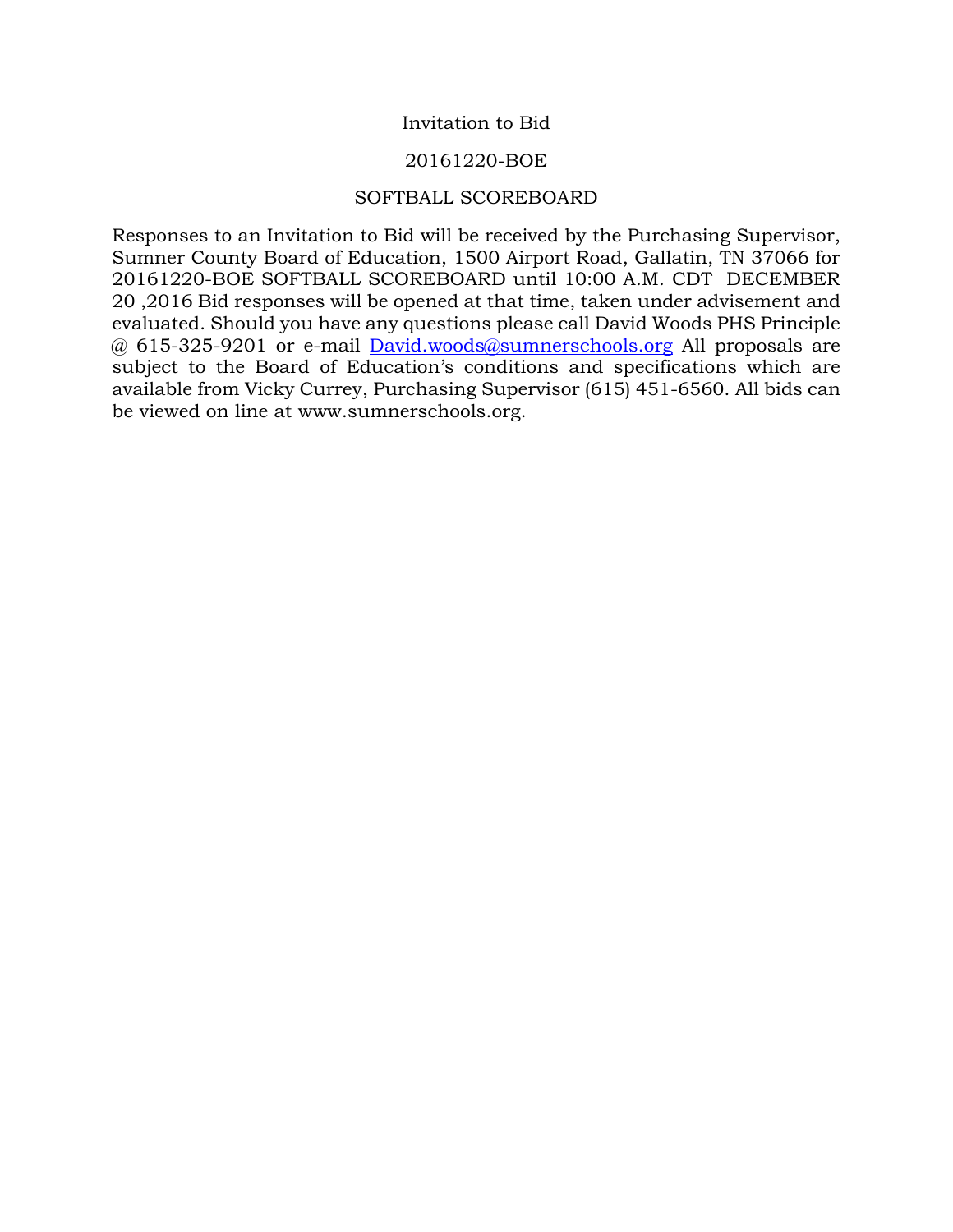#### **NOTICE TO RESPONDENTS**

Responses to an Invitation to Bid will be received by the Purchasing Supervisor in the SUPPORT SERVICE FACILITY CONFERENCE ROOM, Sumner County Board of Education, 1500 Airport Road Gallatin, TN 37066. They will be received until **10:00 A.M. Local Time Tuesday December 20,2016** for **20161220- BOE Softball Scoreboard** at which time the responses will be opened, taken under advisement and evaluated. *BIDS WILL BE POSTED ON www.sumnerschools.org*

**GENERAL REQUIREMENTS AND CONDITIONS**

-------------------------------------------------------------------------------------------------------------------------------

- 1. The Sumner County Board of Education reserves the right to accept or reject any and/or all responses in whole or in part, and to waive informalities therein.
- 2. Any responses received after the scheduled closing time for the receipt for responses will not be considered.
- 3. If a mistake is discovered after the responses are received, only the Sumner County Board of Education may allow the respondent to withdraw the entire response.
- 4. Partial payments will not be approved unless justification for such payment can be shown. Terms will be net 30 days.
- 5. Payment will not be made until the said **SOFTBALL SCOREBOARD** are inspected and approved as meeting all specifications by persons appointed by the Sumner County Board of Education.
- 6. Responses submitted must be in a sealed envelope and marked on the outside as follows: **RESPONSE: SOFTBALL SCOREBORAD DEADLINE: DECEMBER 20, 2016, 2016 10:00 A.M. DATE**
- 7. Facsimile responses will not be considered.
- 8. If a successful bidder violates any terms of their bid, the contract, school board policy or any law they may be disqualified from bidding for a period of two years for minor violations or longer for major violations. Bids from disqualified bidders will not be accepted during the period of disqualification.
- 9. Prices quoted on the response (if any) are to be considered firm and binding until the said **SOFTBALL SCOREBOARD** are in the possession of the Sumner County Board of Education.
- 10. No purchase or contract is authorized or valid until the issuance of a Board Purchase Order in accordance with Board Policy. No Board Employee is authorized to purchase equipment, supplies or services prior to the issuance of such a Purchase Order.
- 11. Any deviation from these stated terms, specifications and conditions must be coordinated with and approved in writing by the Purchasing Supervisor, Vicky Currey (615) 451-6560.
- 12. All bids that exceed \$25,000 must have the Company Name, License Number, Expiration Date thereof and License Classification of Contractor listed on outside of sealed envelope. As required by State of Tennessee Code Annotated 62-6-119.
- 13. The awarded bidder will be required to post a performance and payment bond in the amount of 25% of the contract price if it exceeds \$100,000 as stated by State of Tennessee Code Annotated 12-4-201.
- 14. If the project cost in excess of \$25,000 a performance bond must be secured by the requesting party in an amount equal to the market improvement value.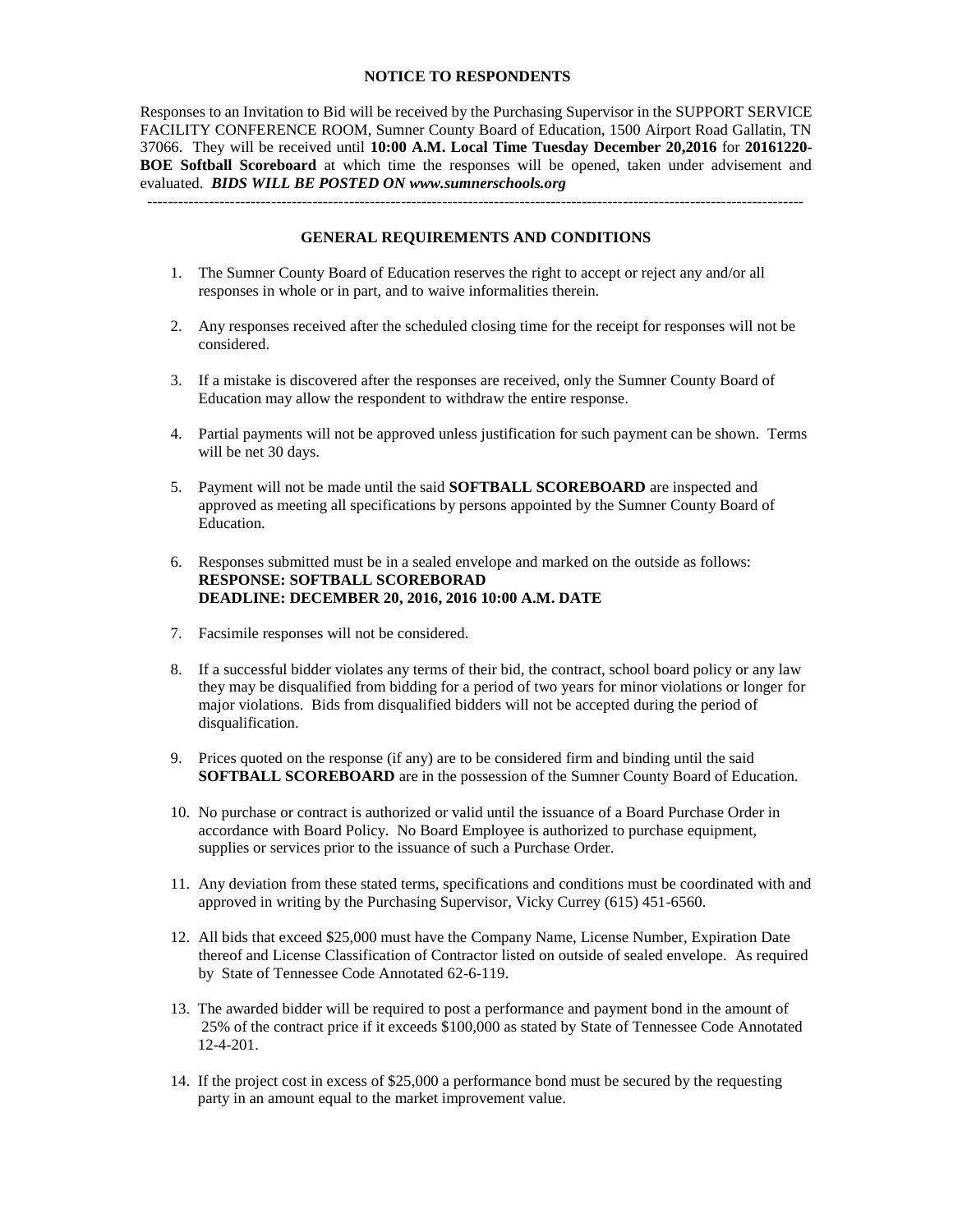# Softball Scoreboard

- 1 Outdoor LED Baseball/Softball 7-inning scoreboard (Wireless)
- Similar to Fair-Play Model # BA-7218-2, Electromech Model # LX1700 or LX1720, Nevco Model #1609 Baseball/Softball
	- $\circ$  Minimum cabinet size 14' x 5' for actual scoreboard up to 18' x 6'6"
	- $\circ$  Non-illuminated cabinet 2' x length of scoreboard cabinet at the top for team name.
	- $\circ$  Includes 7 full innings w/ Ball, Strike, Out in numerals
	- o Client to choose board color and striping color
	- $\circ$  Minimum 5yr parts and factory labor warranty
- Wireless console w/storage case
- Installation including material and labor to be included in bid
- Shipping to be included in bid

**STANDARD EQUIPMENT:** Single cabinet design with heavy duty extruded aluminum framing · Light weight, rust free, all aluminum construction · Mounting hardware for permanent installation on posts without the need for onsite fabrication · Automotive grade baked on enamel based paint applied to the scoreboard face · Choice of 18 standard paint colors · Choice of amber or red LED displays · LED display circuit scoreboards conformal coated for outdoor use · Full-sized 37-key control console with LCD display · Fifty programmable brightness levels · Junction box and patch cable for hardwired installations · Five-year limited warranty · Toll free technical support via phone and online for the life of the product truss topper with custom graphics, in a variety of sizes, shapes and styles, to mount above the scoreboard Team name in place of HOME · Up to 1,000 feet of data cable for hardwired installations  $\cdot$  Wireless RF modem system for wireless communication  $\cdot$ Additional warranty and support plans available upon request